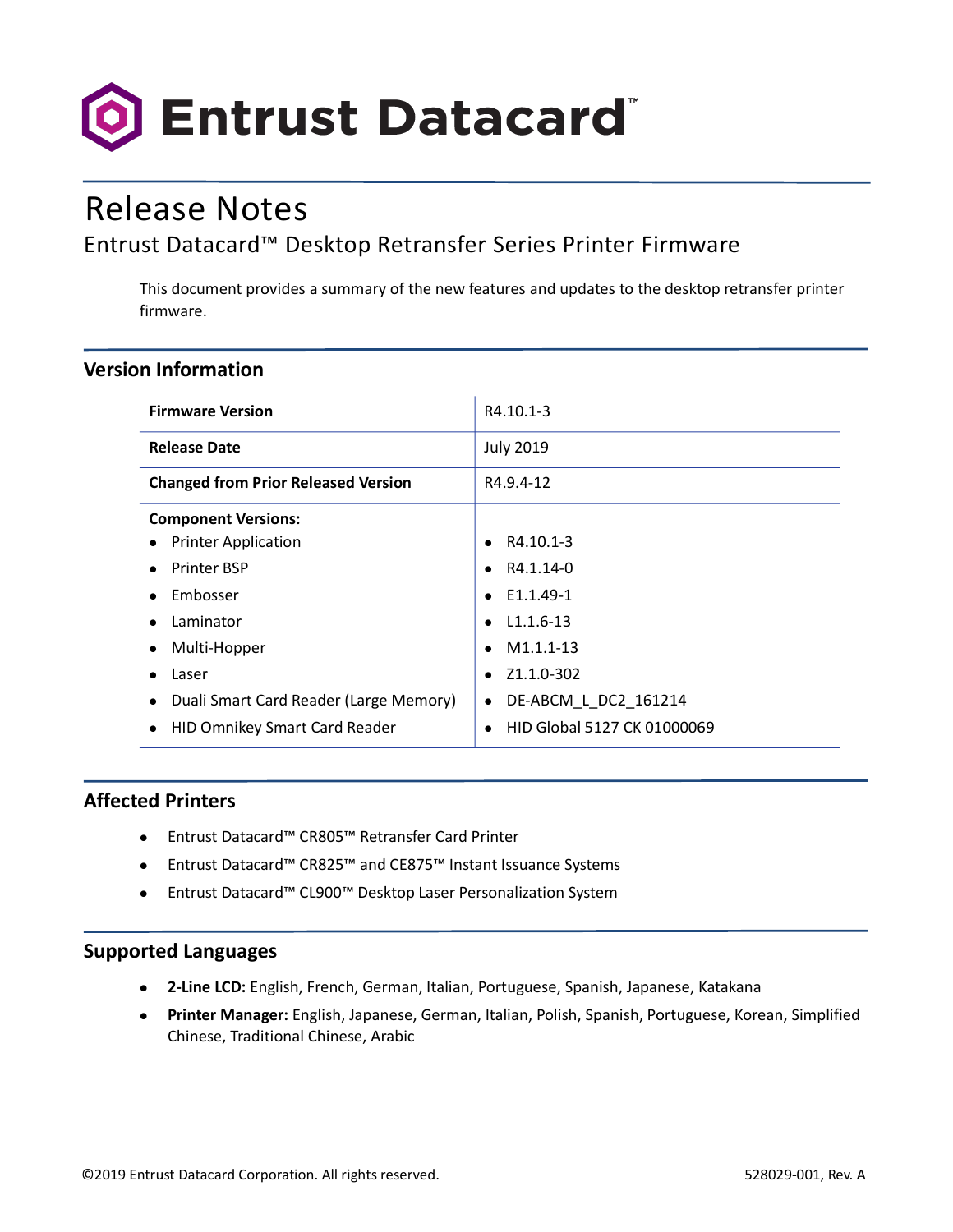#### **New Features**

 Printers at R4.10.1 are cloud-ready. When application software becomes available, the printer can support cloud-connected printer monitoring and card production.

#### **Security Updates**

• The PHP component embedded in the printer has been updated to PHP version 7.1.9.

#### **Improvements**

- Added the ability to control the printhead power for monochrome printing separately (**Print > HeadPowerMonochrome**). This requires service-level access and should be done only to correct issues with black text or bar code print quality.
- Added a laminator setting to control the amount of time the laminator L2 heater is fully powered. On some printers, the card entering the laminator is warm enough that the current time of three seconds (3000 ms) of full power causes the L2 heater to report an error.
	- Setting name: **L2HeaterBoostTime**
	- **EXEC** Setting Location: **Laminator** menu
	- Access Level: **WebAdmin**
	- Default value: **3000** ms
	- Possible values: **500 3000** ms
- Added the following smart card settings to adjust behavior of the single-wire smart card personalization process. Use these settings under the direction of a trained service technician.
	- Setting name: **SmartcardPostConnectDelay**
		- Setting Location: **Behavior** menu
		- Access Level: **WebAdmin**
		- Default value: **400** ms
		- Possible values: **0 5000** ms
		- Description: The number of milliseconds to wait after the smart card reader connects or reconnects before sending the next command.
	- Setting name: **SmartcardSwitchModeDelay**
		- Setting Location: **Behavior** menu
		- Access Level: **WebAdmin**
		- Default value: **3000** ms
		- Possible values: **0 5000** ms
		- Description: The number of milliseconds to wait after the share mode is switched to allow the DUALi smart card reader time to switch modes before attempting communication.